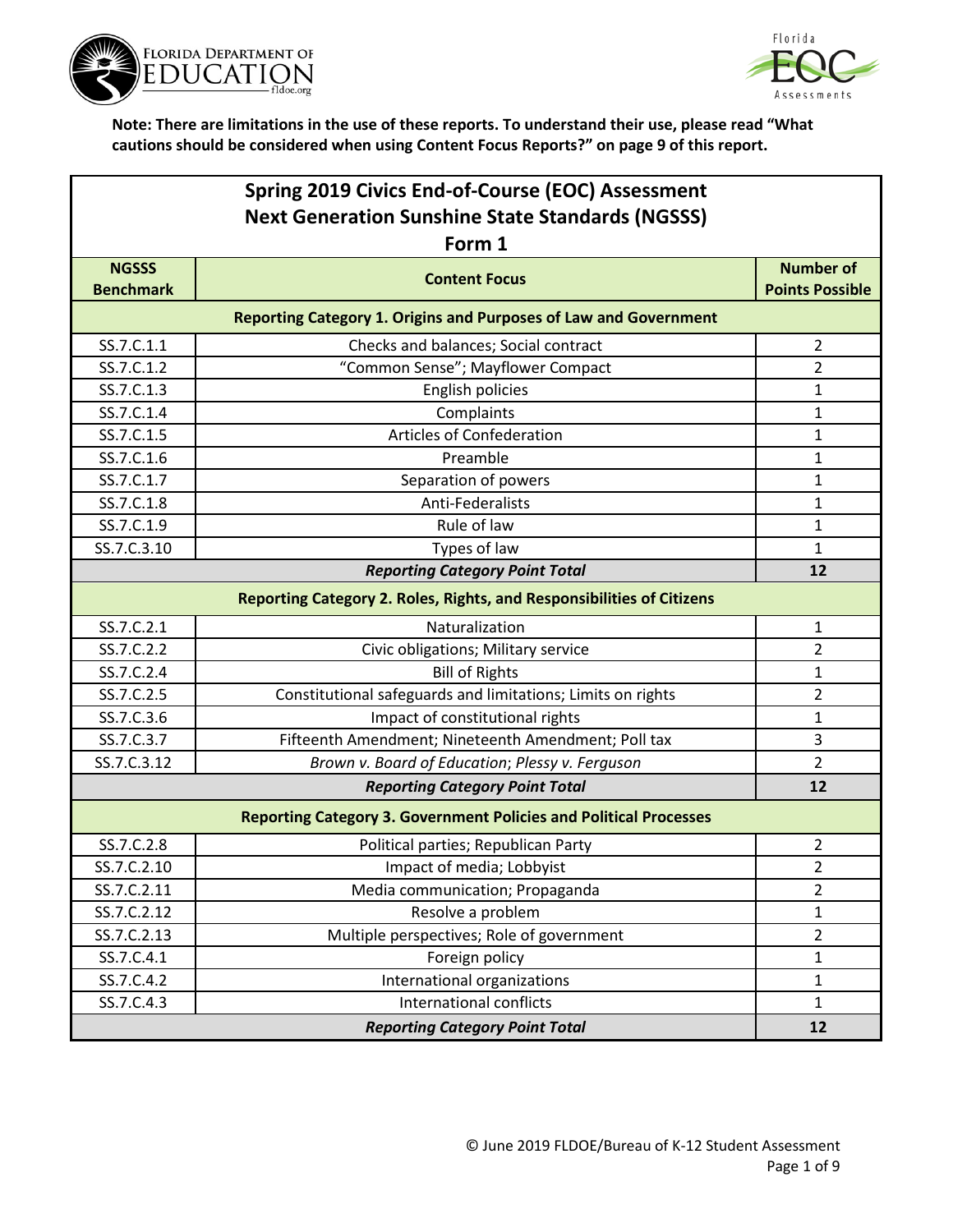



|             | Spring 2019 Civics End-of-Course (EOC) Assessment<br><b>Next Generation Sunshine State Standards (NGSSS)</b><br>Form 1, continued |   |
|-------------|-----------------------------------------------------------------------------------------------------------------------------------|---|
|             | <b>Reporting Category 4. Organization and Function of Government</b>                                                              |   |
| SS.7.C.3.1  | Compare forms of government; Forms of government                                                                                  |   |
| SS.7.C.3.3  | Foreign relations                                                                                                                 |   |
| SS.7.C.3.5  | Amendment process                                                                                                                 |   |
| SS.7.C.3.8  | Cabinet; Confirmation process; Judicial review                                                                                    | 3 |
| SS.7.C.3.11 | State courts                                                                                                                      |   |
| SS.7.C.3.13 | U.S. and Florida Constitutions; U.S. Constitution                                                                                 |   |
| SS.7.C.3.14 | Government obligations                                                                                                            |   |

*Reporting Category Point Total* **12**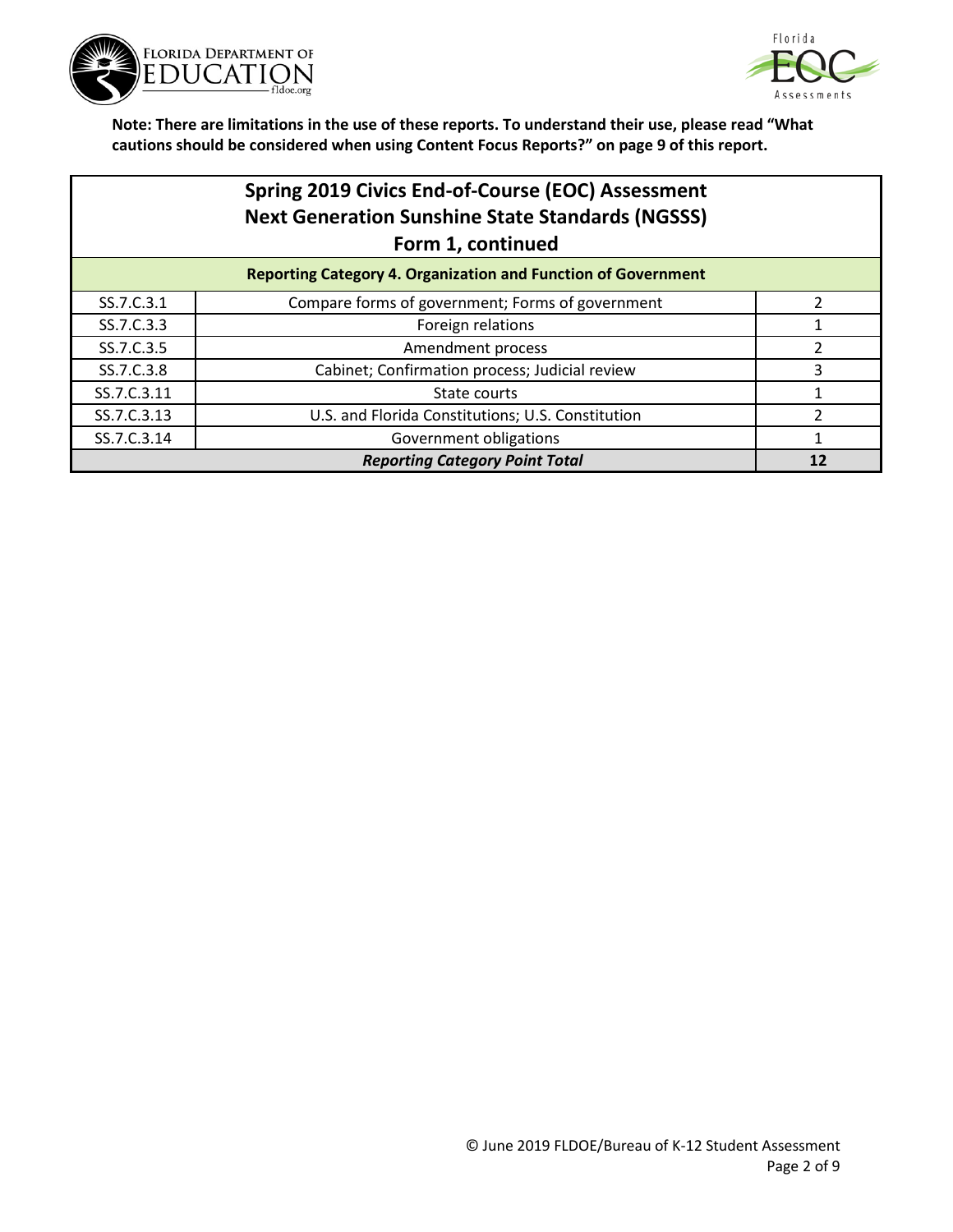



| Spring 2019 Civics End-of-Course (EOC) Assessment       |                                                                          |                        |  |
|---------------------------------------------------------|--------------------------------------------------------------------------|------------------------|--|
| <b>Next Generation Sunshine State Standards (NGSSS)</b> |                                                                          |                        |  |
|                                                         | Form 2                                                                   |                        |  |
| <b>NGSSS</b>                                            | <b>Content Focus</b>                                                     | <b>Number of</b>       |  |
| <b>Benchmark</b>                                        |                                                                          | <b>Points Possible</b> |  |
|                                                         | <b>Reporting Category 1. Origins and Purposes of Law and Government</b>  |                        |  |
| SS.7.C.1.1                                              | Separation of powers                                                     | 1                      |  |
| SS.7.C.1.2                                              | "Common Sense"; Magna Carta; Mayflower Compact                           | 3                      |  |
| SS.7.C.1.3                                              | English policies; English policies to colonial concerns                  | 2                      |  |
| SS.7.C.1.4                                              | Consent of the governed                                                  | 1                      |  |
| SS.7.C.1.5                                              | Articles of Confederation                                                | 1                      |  |
| SS.7.C.1.6                                              | Preamble                                                                 | 1                      |  |
| SS.7.C.1.7                                              | <b>Checks and balances</b>                                               | 1                      |  |
| SS.7.C.1.8                                              | Anti-Federalists                                                         | 1                      |  |
| SS.7.C.3.10                                             | Types of law                                                             | 1                      |  |
| <b>Reporting Category Point Total</b>                   |                                                                          |                        |  |
|                                                         | Reporting Category 2. Roles, Rights, and Responsibilities of Citizens    |                        |  |
| SS.7.C.2.1                                              | Naturalization                                                           | 1                      |  |
| SS.7.C.2.2                                              | Military service; Obligations of citizens                                | 2                      |  |
| SS.7.C.2.4                                              | <b>Tenth Amendment</b>                                                   | 1                      |  |
| SS.7.C.2.5                                              | Constitutional safeguards and limitations; Judicial branch               | 2                      |  |
| SS.7.C.3.6                                              | Impact of constitutional rights; Property rights                         | $\overline{2}$         |  |
| SS.7.C.3.7                                              | Fifteenth Amendment; Nineteenth Amendment                                | $\overline{2}$         |  |
| SS.7.C.3.12                                             | Brown v. Board of Education; Miranda v. Arizona                          | 2                      |  |
|                                                         | <b>Reporting Category Point Total</b>                                    | 12                     |  |
|                                                         | <b>Reporting Category 3. Government Policies and Political Processes</b> |                        |  |
| SS.7.C.2.8                                              | Democrats and Republicans; Political parties; Republican Party           | 3                      |  |
| SS.7.C.2.9                                              | Analyze debates; Constitutional qualifications for office                | 2                      |  |
| SS.7.C.2.10                                             | Impact of media                                                          | 1                      |  |
| SS.7.C.2.11                                             | Identifying bias; Propaganda                                             | 2                      |  |
| SS.7.C.2.13                                             | Multiple perspectives; Role of government                                | $\overline{2}$         |  |
| SS.7.C.4.2                                              | International organizations                                              | 1                      |  |
| SS.7.C.4.3                                              | Diplomacy                                                                | 1                      |  |
|                                                         | <b>Reporting Category Point Total</b>                                    | 12                     |  |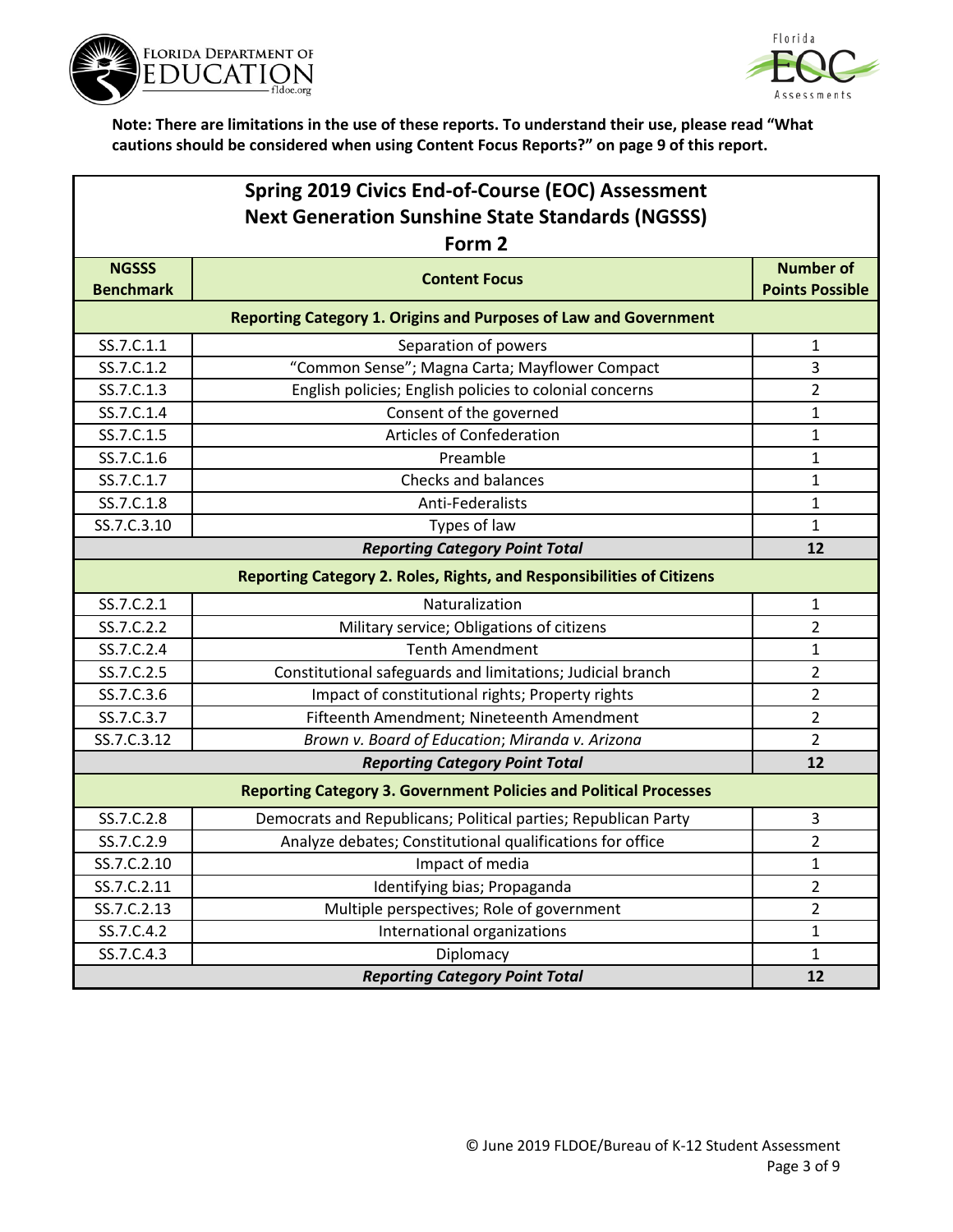



# **Spring 2019 Civics End-of-Course (EOC) Assessment Next Generation Sunshine State Standards (NGSSS) Form 2, continued**

|             | <b>Reporting Category 4. Organization and Function of Government</b> |  |
|-------------|----------------------------------------------------------------------|--|
| SS.7.C.3.1  | Compare forms of government                                          |  |
| SS.7.C.3.3  | Veto                                                                 |  |
| SS.7.C.3.4  | Division of powers; Supremacy clause                                 |  |
| SS.7.C.3.5  | Amendment process; Constitutional amendment process                  |  |
| SS.7.C.3.8  | Confirmation process; Judicial review                                |  |
| SS.7.C.3.9  | Lawmaking process                                                    |  |
| SS.7.C.3.11 | Florida courts                                                       |  |
| SS.7.C.3.13 | U.S. Constitution                                                    |  |
| SS.7.C.3.14 | Government obligations                                               |  |
|             | <b>Reporting Category Point Total</b>                                |  |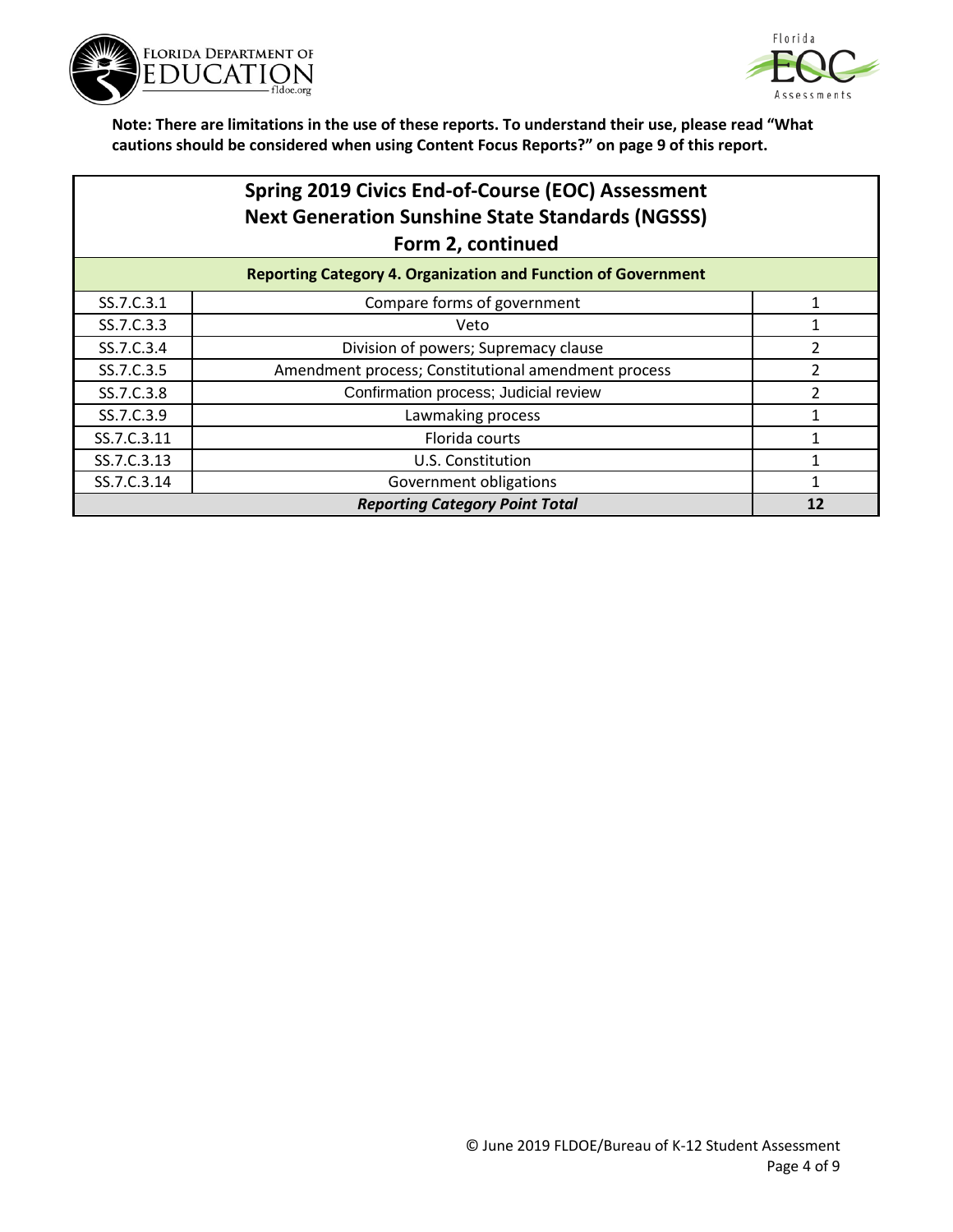



| Spring 2019 Civics End-of-Course (EOC) Assessment       |                                                                              |                                            |  |  |
|---------------------------------------------------------|------------------------------------------------------------------------------|--------------------------------------------|--|--|
| <b>Next Generation Sunshine State Standards (NGSSS)</b> |                                                                              |                                            |  |  |
|                                                         | Form 3                                                                       |                                            |  |  |
| <b>NGSSS</b><br><b>Benchmark</b>                        | <b>Content Focus</b>                                                         | <b>Number of</b><br><b>Points Possible</b> |  |  |
|                                                         | <b>Reporting Category 1. Origins and Purposes of Law and Government</b>      |                                            |  |  |
| SS.7.C.1.1                                              | Enlightenment ideas; Social contract                                         | 2                                          |  |  |
| SS.7.C.1.2                                              | "Common Sense"; Mayflower Compact                                            | $\overline{2}$                             |  |  |
| SS.7.C.1.3                                              | English policies                                                             | 1                                          |  |  |
| SS.7.C.1.4                                              | Colonial grievances; Declaration of Independence                             | $\overline{2}$                             |  |  |
| SS.7.C.1.5                                              | <b>Articles of Confederation</b>                                             | 1                                          |  |  |
| SS.7.C.1.6                                              | Preamble                                                                     | 1                                          |  |  |
| SS.7.C.1.7                                              | Separation of powers                                                         | 1                                          |  |  |
| SS.7.C.1.8                                              | Anti-Federalists                                                             | 1                                          |  |  |
| SS.7.C.1.9                                              | Rule of law                                                                  | 1                                          |  |  |
| <b>Reporting Category Point Total</b>                   |                                                                              | 12                                         |  |  |
|                                                         | <b>Reporting Category 2. Roles, Rights, and Responsibilities of Citizens</b> |                                            |  |  |
| SS.7.C.2.2                                              | Military service; Obligations of citizenship                                 | $\overline{2}$                             |  |  |
| SS.7.C.2.4                                              | <b>First Amendment</b>                                                       | 1                                          |  |  |
| SS.7.C.2.5                                              | Balancing rights; Constitutional safeguards and limitations                  | $\overline{2}$                             |  |  |
| SS.7.C.3.6                                              | Impact of constitutional rights                                              | 1                                          |  |  |
| SS.7.C.3.7                                              | Fifteenth Amendment; Nineteenth Amendment; Twenty-Fourth Amendment           | 3                                          |  |  |
|                                                         | Brown v. Board of Education; Tinker v. Des Moines;                           | 3                                          |  |  |
| SS.7.C.3.12                                             | U.S. Supreme Court decisions                                                 |                                            |  |  |
|                                                         | <b>Reporting Category Point Total</b>                                        | 12                                         |  |  |
|                                                         | <b>Reporting Category 3. Government Policies and Political Processes</b>     |                                            |  |  |
| SS.7.C.2.8                                              | Political parties; Republican Party                                          | 3                                          |  |  |
| SS.7.C.2.9                                              | Qualifications for office                                                    | 1                                          |  |  |
| SS.7.C.2.10                                             | Impact of media; Influencing government                                      | 2                                          |  |  |
| SS.7.C.2.11                                             | Propaganda                                                                   | 1                                          |  |  |
| SS.7.C.2.13                                             | Multiple perspectives; Role of government                                    | $\overline{2}$                             |  |  |
| SS.7.C.4.1                                              | Foreign policy                                                               | $\mathbf{1}$                               |  |  |
| SS.7.C.4.2                                              | International organizations                                                  | 1                                          |  |  |
| SS.7.C.4.3                                              | U.S. foreign policy                                                          | $\mathbf{1}$                               |  |  |
|                                                         | <b>Reporting Category Point Total</b>                                        | 12                                         |  |  |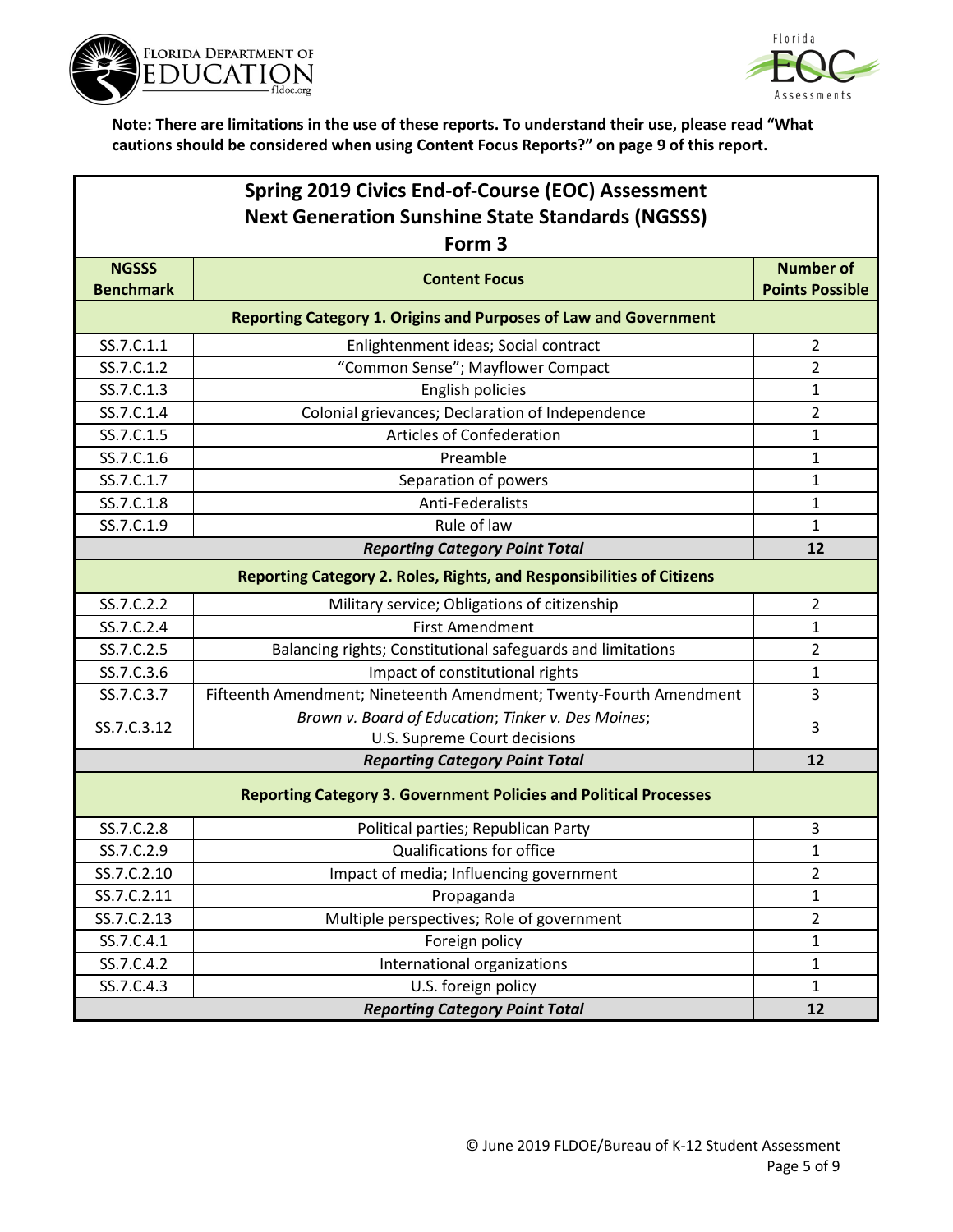



## **Spring 2019 Civics End-of-Course (EOC) Assessment Next Generation Sunshine State Standards (NGSSS) Form 3, continued**

| <b>Reporting Category 4. Organization and Function of Government</b> |                                                                   |  |
|----------------------------------------------------------------------|-------------------------------------------------------------------|--|
| SS.7.C.3.1                                                           | Compare forms of government; Types of government                  |  |
| SS.7.C.3.2                                                           | Unitary system                                                    |  |
| SS.7.C.3.5                                                           | Amendment process                                                 |  |
| SS.7.C.3.8                                                           | Confirmation process; Judicial review; Legislative branch process |  |
| SS.7.C.3.11                                                          | State court systems                                               |  |
| SS.7.C.3.13                                                          | U.S. Constitution                                                 |  |
| SS.7.C.3.14                                                          | Government obligations; Government obligations and services       |  |
| <b>Reporting Category Point Total</b>                                |                                                                   |  |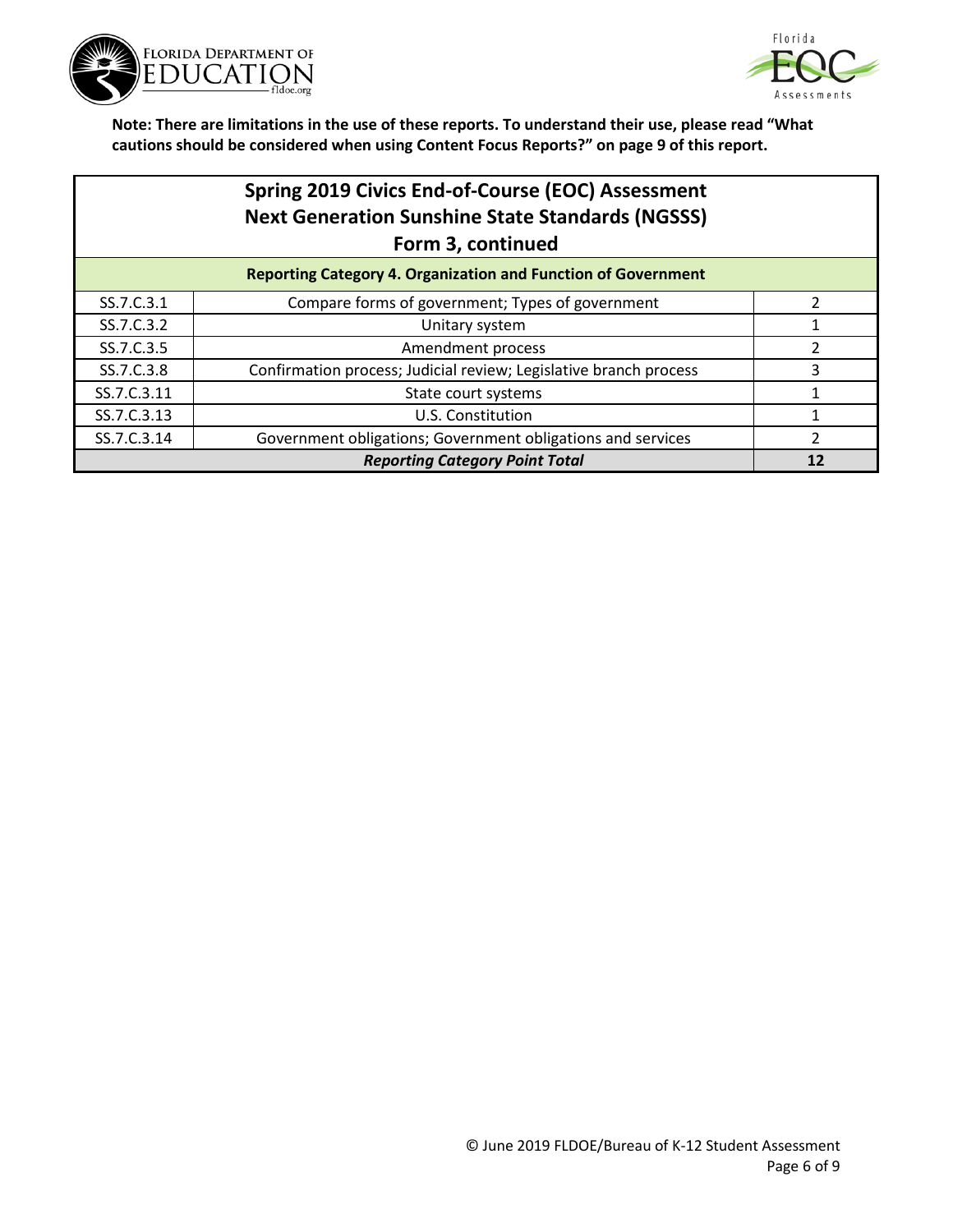



| Spring 2019 Civics End-of-Course (EOC) Assessment                        |                                                                         |                        |
|--------------------------------------------------------------------------|-------------------------------------------------------------------------|------------------------|
| <b>Next Generation Sunshine State Standards (NGSSS)</b>                  |                                                                         |                        |
|                                                                          | Form 4                                                                  |                        |
| <b>NGSSS</b>                                                             | <b>Content Focus</b>                                                    | <b>Number of</b>       |
| <b>Benchmark</b>                                                         |                                                                         | <b>Points Possible</b> |
|                                                                          | <b>Reporting Category 1. Origins and Purposes of Law and Government</b> |                        |
| SS.7.C.1.1                                                               | Social contract                                                         | $\mathbf{1}$           |
| SS.7.C.1.2                                                               | "Common Sense"; Magna Carta & English Bill of Rights; Mayflower Compact | 3                      |
| SS.7.C.1.3                                                               | English policies                                                        | 1                      |
| SS.7.C.1.4                                                               | Natural rights                                                          | $\mathbf{1}$           |
| SS.7.C.1.5                                                               | Articles of Confederation; Shays's Rebellion                            | $\overline{2}$         |
| SS.7.C.1.6                                                               | Preamble                                                                | 1                      |
| SS.7.C.1.7                                                               | <b>Checks and balances</b>                                              | $\mathbf{1}$           |
| SS.7.C.1.8                                                               | Anti-Federalists                                                        | $\mathbf{1}$           |
| SS.7.C.1.9                                                               | Rule of law                                                             | $\mathbf{1}$           |
| <b>Reporting Category Point Total</b>                                    |                                                                         |                        |
| Reporting Category 2. Roles, Rights, and Responsibilities of Citizens    |                                                                         |                        |
| SS.7.C.2.1                                                               | Citizenship                                                             | 1                      |
| SS.7.C.2.2                                                               | Military service; Responsibility                                        | $\overline{2}$         |
| SS.7.C.2.4                                                               | Freedom of the press                                                    | 1                      |
| SS.7.C.2.5                                                               | Bill of Rights; Constitutional safeguards and limitations               | 2                      |
| SS.7.C.3.6                                                               | Bill of Rights; Impact of constitutional rights                         | $\overline{2}$         |
| SS.7.C.3.7                                                               | Fifteenth Amendment; Nineteenth Amendment; Twenty-Fourth Amendment      | 3                      |
| SS.7.C.3.12                                                              | Brown v. Board of Education                                             | $\mathbf{1}$           |
|                                                                          | <b>Reporting Category Point Total</b>                                   | 12                     |
| <b>Reporting Category 3. Government Policies and Political Processes</b> |                                                                         |                        |
| SS.7.C.2.8                                                               | Political parties; Republican Party                                     | $\overline{2}$         |
| SS.7.C.2.9                                                               | Analyze debates                                                         | $\mathbf{1}$           |
| SS.7.C.2.10                                                              | Impact of media; Political action committee                             | $\overline{2}$         |
| SS.7.C.2.11                                                              | Propaganda; Symbolism                                                   | $\overline{2}$         |
| SS.7.C.2.13                                                              | Current issues; Role of government                                      | $\overline{2}$         |
| SS.7.C.4.1                                                               | Foreign policy                                                          | $\mathbf{1}$           |
| SS.7.C.4.3                                                               | International organizations; International conflicts                    | $\overline{2}$         |
| <b>Reporting Category Point Total</b>                                    |                                                                         | 12                     |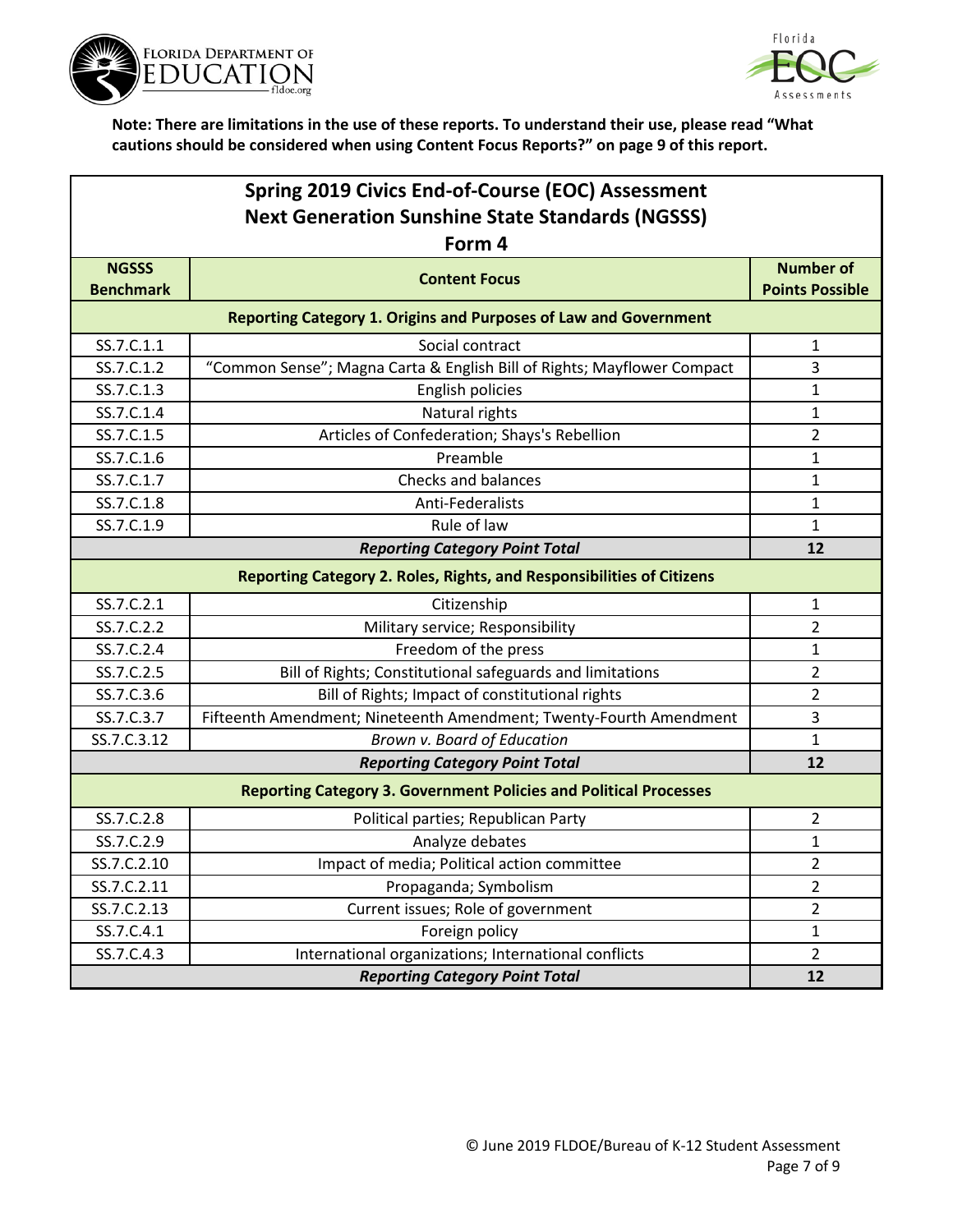



### **Spring 2019 Civics End-of-Course (EOC) Assessment Next Generation Sunshine State Standards (NGSSS) Form 4, continued**

| <b>Reporting Category 4. Organization and Function of Government</b> |                                                                     |  |
|----------------------------------------------------------------------|---------------------------------------------------------------------|--|
| SS.7.C.3.1                                                           | Compare forms of government; Oligarchy                              |  |
| SS.7.C.3.3                                                           | <b>Functions of the Senate</b>                                      |  |
| SS.7.C.3.5                                                           | Amendment process                                                   |  |
| SS.7.C.3.8                                                           | Confirmation process; Judicial review                               |  |
| SS.7.C.3.11                                                          | Florida courts                                                      |  |
| SS.7.C.3.13                                                          | Compare constitutions; Constitutional comparison; U.S. Constitution |  |
| SS.7.C.3.14                                                          | Government obligations; Obligations of government                   |  |
| <b>Reporting Category Point Total</b>                                |                                                                     |  |